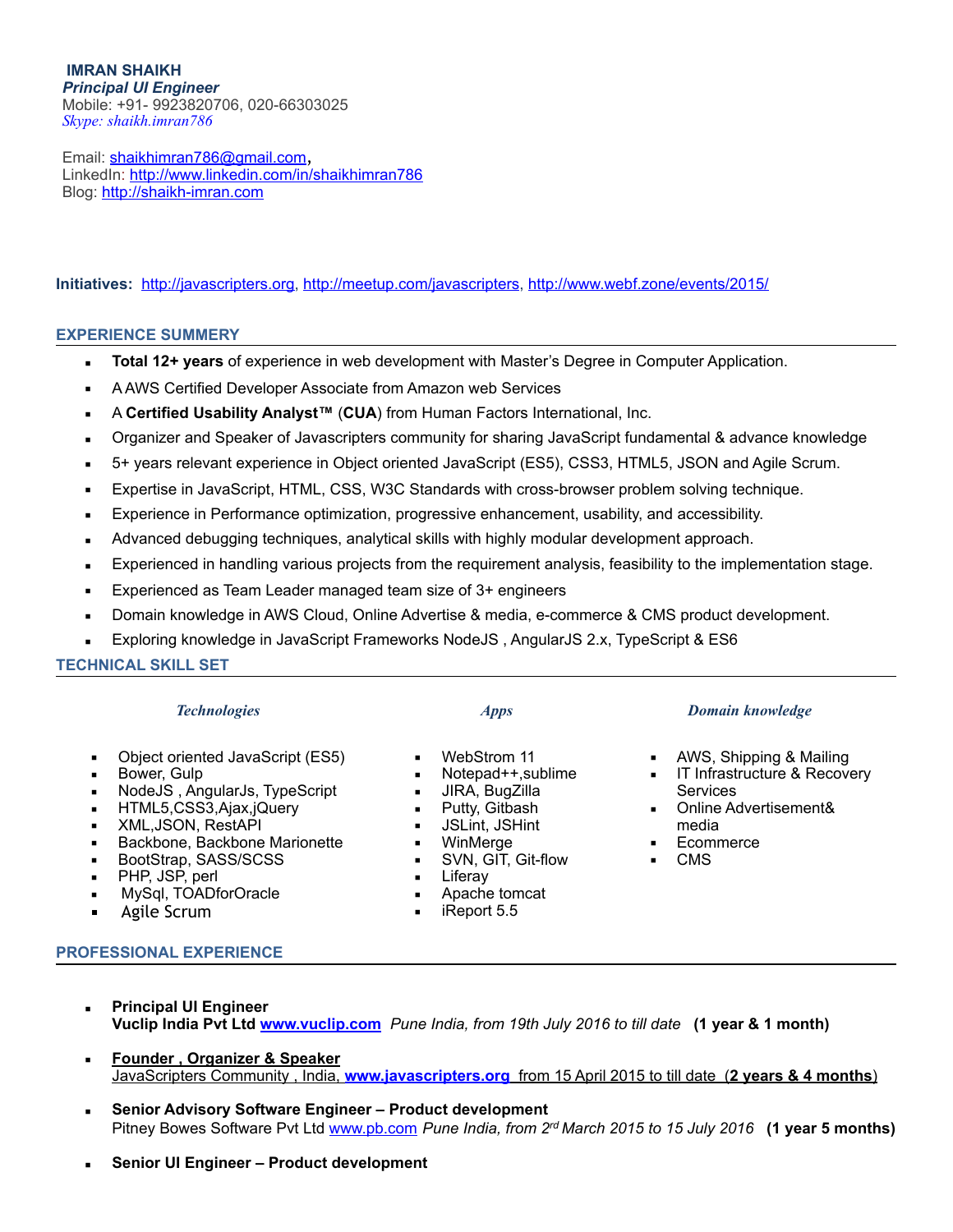SunGard AS Pvt Ltd [www.sungardas.com](http://www.sungardas.com), *Pune India, from 3rd March 2014 to 28 Feb 2015* **(1 year)**

- **Senior UI Engineer Product development** PubMatic India Pvt Lt[dwww.pubmatic.com](http://www.pubmatic.com) , *Pune India, from 19 April 2011 to 28 Feb 2014* **(2 years 10 months)**
- **Sr. Software Engineer (Team Leader)** Cybage Software Pvt Ltd [www.cybage.com](http://www.cybage.com), *Pune India, from 02 Nov 2009 to 18 April 2011* **(1 year 5 months) Team Leader**

VidushiInfotech SSP Pvt Ltd[www.vidushiinfotech.com](http://www.vidushiinfotech.com), *Pune India, from 28 March 2005 to 28 Oct 2009***(4.7years)**

## **ACHIEVEMENTS AND AWARDS**

- I have been taking successful events & workshop for all Front-end Engineers around Pune for sharing & gaining JavaScript and it's framework knowledge as Author & speaker, visit below links for more details **Events in 2015**: [http://javascripters.org/event,](http://javascripters.org/event)<http://www.webf.zone/events/2015/>
- **Achieved "INNOVATION & IMPACT AWARD" at PubMatic.**

(*For coming up with the innovation idea and then making the idea a reality and having significant impact on the business*)

- Achieved an award for Best Team at VidushiInfotech SSP PVT LTD. (*For great production support, and deliver quality projects*)
- To view more recommendations from colleagues & clients please visit<http://www.linkedin.com/in/shaikhimran786>

#### **PROJECTS**

## **1. Title: VUClip & VIU.com products**

Organization: VUClip india Pvt Ltd, Pune

Domain: OTT, Entertainment , Video on Demand

Duration: 2 year

Synopsis: Vuclip is the leading premium mobile video on demand service for emerging markets with more than 7 million subscribers per quarter.

Role and Responsibility:

UI Product architecture design  $\theta$  development using ReactJs, HTML5, CSS3  $\theta$  FireBase.

Collaborate with Product Management and User Experience Design teams to understand business requirements and design appropriate solutions

Create product designs and project plans that balance technical and practical considerations

Undertake Technical investigation and create Proof of Concept examples, Lead design, implementation, and Unit testing of projects

Delivering quality code on an aggressive schedule

Providing expert technical guidance on development options and best practices to fellow team members and stakeholders

Taking technical sessions and knowledge sharing activities on monthly basis

Work with colleagues on the implementation team to provide clarity and ensure progress towards goals.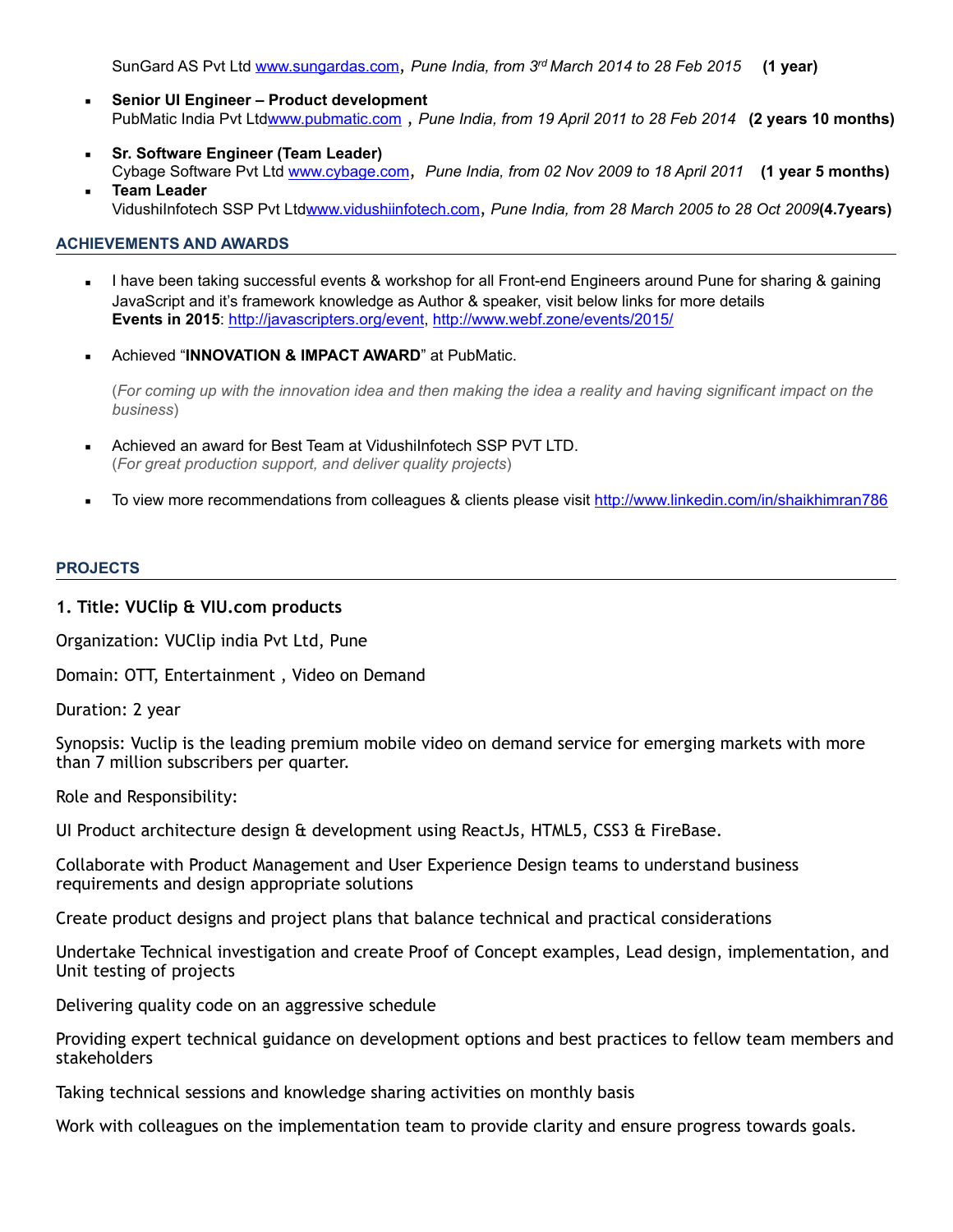Apply good coding practice and enforce the same through activities like design reviews, code reviews, and the application of appropriate tools to aid conformance.

# 2. **Title**: **SendProTm**

**Organization**: Pitney Bowes Software, Pune (http://www.pb.com)

**Domain**: Shipping and Mailing

**Duration**: 1 year

**Environment**: Nodejs, Angularjs1.4.x, Typescript, HTML5, CSS3, WebStrom 11, bower, gulp, Jasmine, Karma

**Synopsis**: A cloud-based software platform powering a family of software applications for managing, sending, shipping and mailing of mail, parcels and packaging, and peripherals to be used therewith in the nature of a label printer and scale, sold together as a unit; computer hardware to facilitate mailing and shipping

Role and Responsibility:

- Mentoring team, Code review, taking interviews, meeting follow-up
- Working on Shipping SaaS based web application product architecting & UI development
- Rest API UI Integration development for SaaS based Shipping App product development.
- Usability analysis on Shipping App product
- Working as a agile Scrum Master role, conduction planning & scrum standup meetings

**Title**: SunGard AS UI products development for PNG, Test Planning, Viewpoint & Spotlight. **Organization**: SunGard Availability Services, Pune

**URL**: [https://www.](https://www.sungardas.com/)**sungard**as.com/, https://**[viewpoint](https://viewpoint.sungardas.com/)**.**sungard**as.com/

**Environment**: Putty, JavaScript, jQuery, Ajax, Backbone.js, backbone marionette, Bootstrap, Nodejs, HTML5, CSS3, liferay portal Integration.

**Duration:** 1 year

.

**Synopsis**: SunGard AS provides IT solutions deals with IT infrastructure projects well known for Managed Services provider, Disaster Recovery, Enterprise Cloud and more.

Role & responsibilities: Usability analysis & UI product development.

**Title**: Pubmatic Products development for (admin & publisher UI Modules). **Organization:** PubMatic india Pvt Ltd, pune, [\(http://www.pubmatic.com/](http://www.pubmatic.com/)) **Project URL**: [https://apps.pubmatic.com/publisher/,](https://apps.pubmatic.com/publisher/) <http://apps.pubmatic.com/mediabuyer/> **Duration**: 2 years 10 months **Synopsis**: To provide publishers with the greatest control of their ad revenue and

brand by providing Revenue based Reports with the help of graphical/ charts presentation.

List of project modules developed at Pubmatic





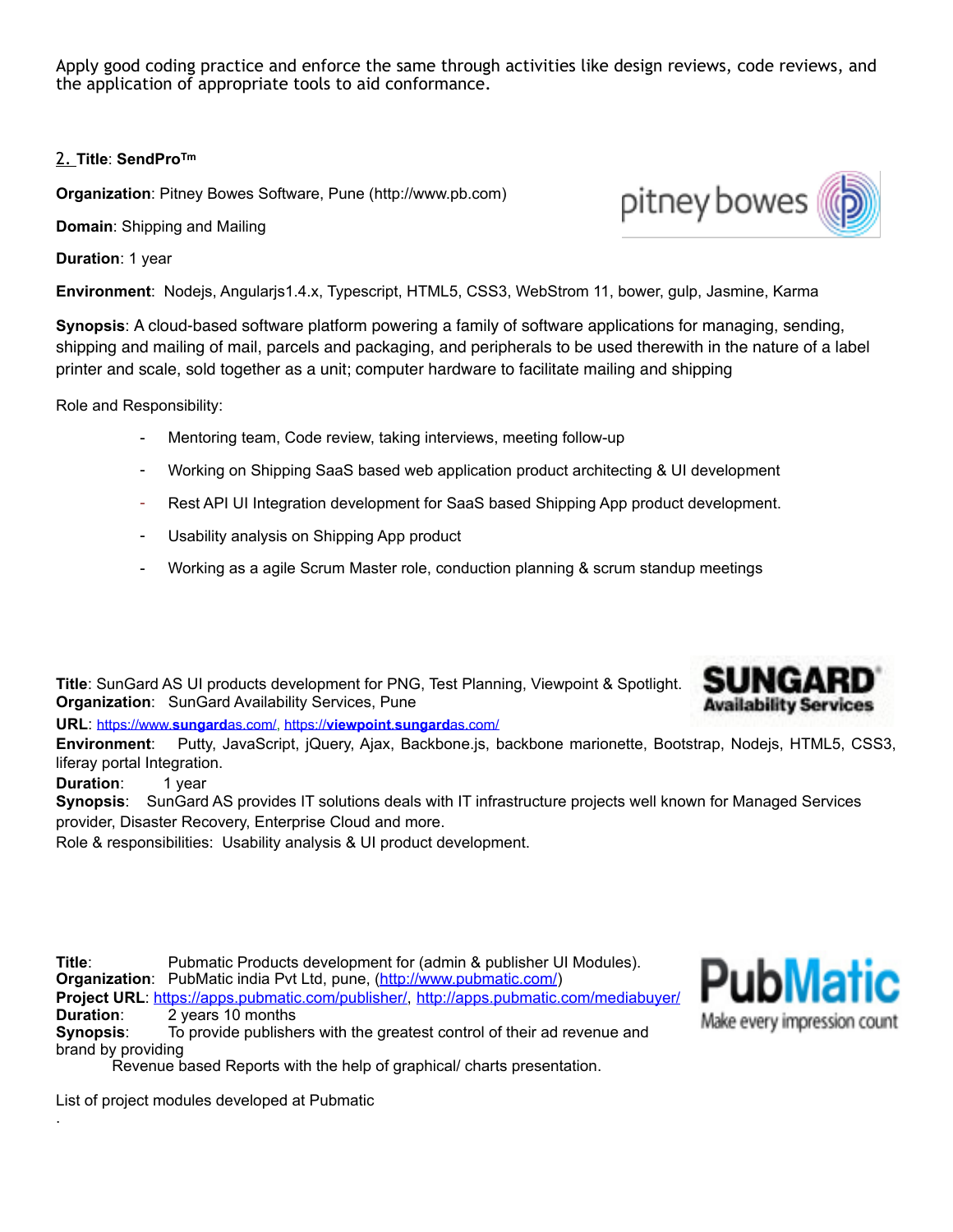| <b>Publisher UI Modules</b>                                                                                                                                                                                                                                                                                                                                                                                                                                                                                                                  | <b>Admin UI Modules</b>                                                                                                                                                                                                                                                                                                                                                                                                                                                  |
|----------------------------------------------------------------------------------------------------------------------------------------------------------------------------------------------------------------------------------------------------------------------------------------------------------------------------------------------------------------------------------------------------------------------------------------------------------------------------------------------------------------------------------------------|--------------------------------------------------------------------------------------------------------------------------------------------------------------------------------------------------------------------------------------------------------------------------------------------------------------------------------------------------------------------------------------------------------------------------------------------------------------------------|
| SoNet Japan project<br>$\blacksquare$<br>Media buyer/demand portal<br>٠<br>Campaign Module<br>٠<br>Campaign Mobile Module<br>٠<br>AdTag Module<br>$\blacksquare$<br>Billing policy Module on campaign page.<br>Bulk pause resume AdNetwork& placement Pause<br>Resume Module.<br>Online Help & breadcrumbs Module.<br>$\blacksquare$<br>Unified Insight & optimization dashboard Module<br>(HASO)<br>UI codes revamp optimization<br>$\blacksquare$<br>UIBase Framework components development<br>Revenue Lift (Reports & chart Integration) | Bulk uploads Frequency cap & Impression cap<br>$\blacksquare$<br>Module.<br>Device Detection - Device Modules, Carrier<br>$\blacksquare$<br>Module, Geo Module<br>Mobile Targeting & Zip Targeting Module.<br>٠<br>Campaign manager & campaign builder Module<br>$\blacksquare$<br>Manage Login credentials for Indirect Network<br>٠<br>Module<br>Manage Canned Messages & Activity Log Module<br>$\blacksquare$<br>Manage Activity Policy log csv download Module<br>٠ |

| <b>Title</b>       | Digital River (Reporting Server)<br>http://www.digitalriver.com/, https://www.mycommerce.com/vendor-login                                                                                                                                                                                                                                                                                                                                                                          |
|--------------------|------------------------------------------------------------------------------------------------------------------------------------------------------------------------------------------------------------------------------------------------------------------------------------------------------------------------------------------------------------------------------------------------------------------------------------------------------------------------------------|
| Organization       | Cybage software Pvt Ltd, Pune (http://www.cybage.com/)                                                                                                                                                                                                                                                                                                                                                                                                                             |
| <b>Environment</b> | Putty, Dreamweaver/crimson editor, jGraph, JavaScript, Query, Ajax, HTML, CSS & MySqlyog, PHP.                                                                                                                                                                                                                                                                                                                                                                                     |
| <b>Duration</b>    | 6 months                                                                                                                                                                                                                                                                                                                                                                                                                                                                           |
| <b>Synopsis</b>    | Reporting Server is portal designed to help digital river top level management to understand and<br>analyze the business flow and take important decision based on the collected information from different<br>platforms. Reporting server responsible to collect all updated data from all digital river platforms like,<br>RegNow, Swreg, Element5, Regsoft. Reports are generated for each platforms under digital river based<br>on affiliate /vendors Sales, Revenue figures. |
| <b>Title</b>       | Digital River (RegNow & SWreg) https://www.mycommerce.com/vendor-login                                                                                                                                                                                                                                                                                                                                                                                                             |
| <b>Environment</b> | Toad for oracle, putty, Dreamweaver/crimson editor, JavaScript, JQuery, HTML, CSS, CGI & Perl,                                                                                                                                                                                                                                                                                                                                                                                     |
| <b>Duration</b>    | 1 year                                                                                                                                                                                                                                                                                                                                                                                                                                                                             |
| <b>Synopsis</b>    | Increase your online software sales. This premier e-commerce platform has many features and<br>functions to help you sell more software. Our most robust shareware platform. Access a worldwide<br>Affiliate Network, coupon management and international tools that include multi-currency display,<br>localized content support and more. RegNow rates stay low, while its features keep growing every<br>year. RegNow offers.                                                   |

To learn more, visit [RegNow](http://www.mycommerce.com/regnow) & [SWReg](http://www.mycommerce.com/swreg)

**Title:** Blaze2.1 & BlazeNv (CMS Product)<br>
Organization: Vidushilnfotech software solution prov **Organization:** VidushiInfotech software solution provider Pvt Ltd, Pune Environment: PHP5.3.0, MySQL 5, Ajax, HTML, CSS, JQuery, JavaSc **Environment**: PHP5.3.0, MySQL 5, Ajax, HTML, CSS, JQuery, JavaScript, Dreamweaver **Duration:** 4 months



**Synopsis**: Blaze and BlazNv are the customized cms products with rich content editing features, and considered all the user experience expects .it is an information space control system for Vidushi InfoTech as a CMS product for resale/ business prospective, which is most popular among international clients.